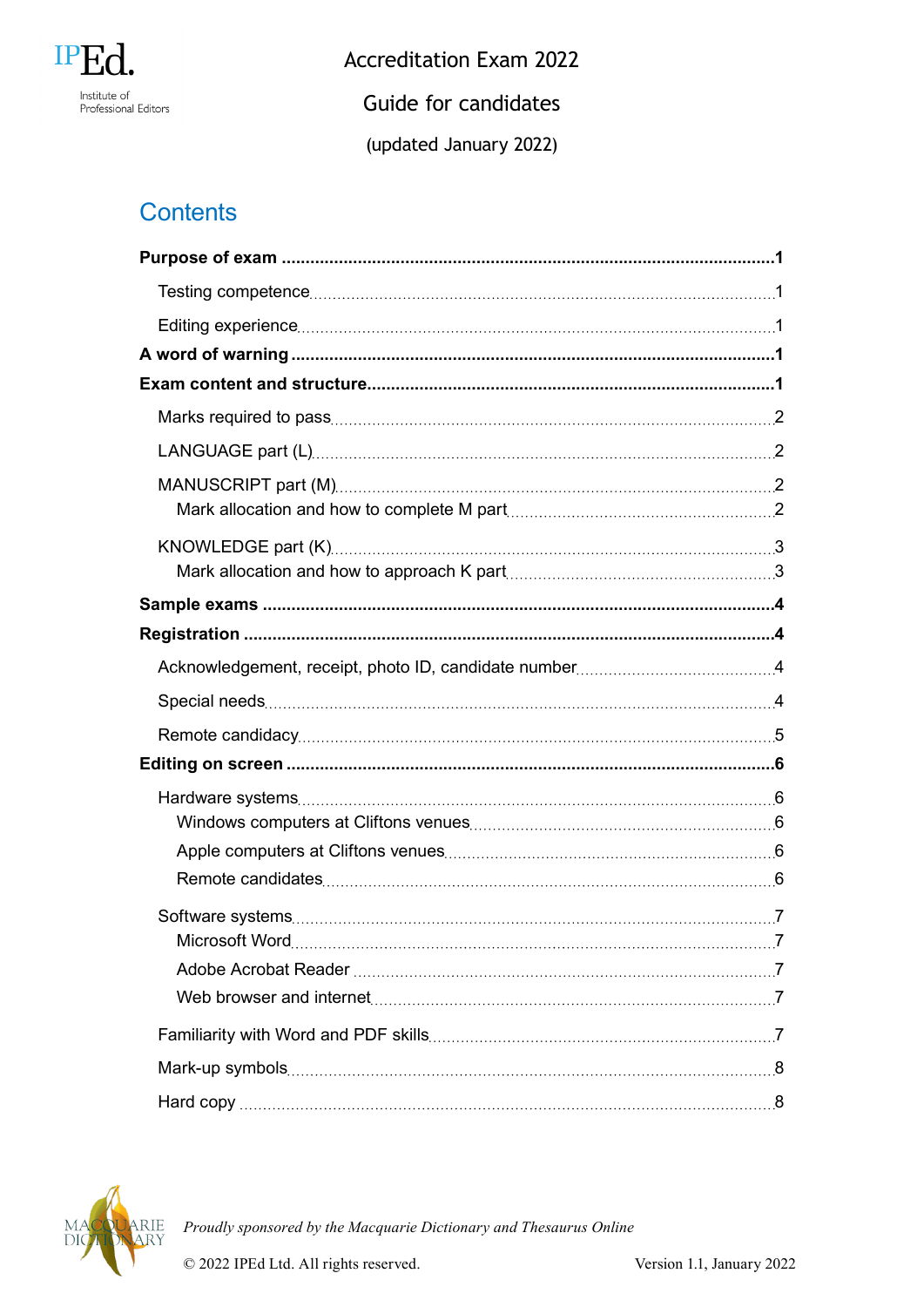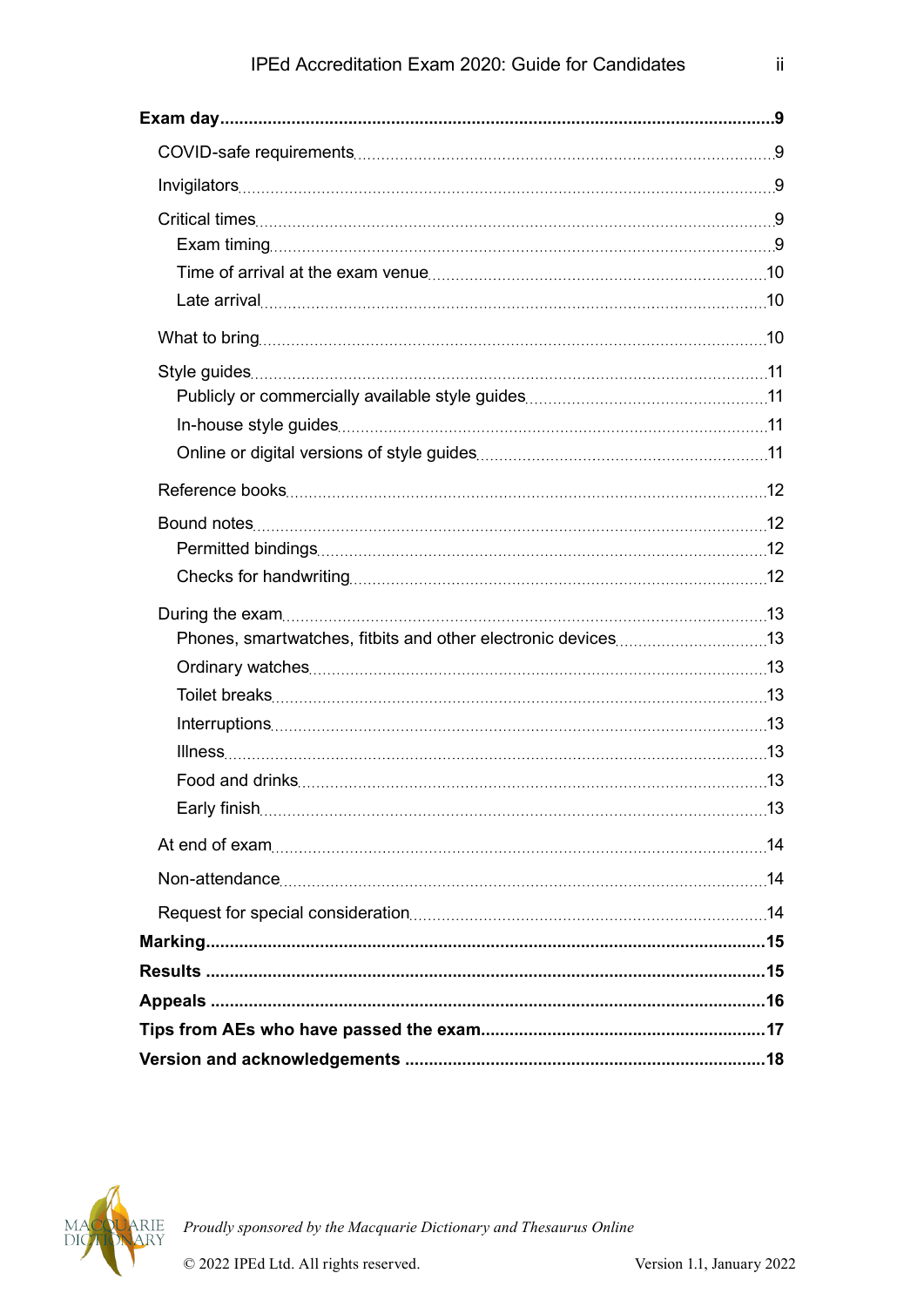# <span id="page-2-0"></span>Purpose of exam

The purpose of the accreditation exam is to assess candidates' knowledge and skills against the IPEd standards for editing practice. The exam focuses on copyediting and essential skills such as project definition and the ability to identify legal and ethical issues such as accessibility, defamation, privacy and copyright infringement. For the 2022 exam, the current edition of the IPEd standards remains the 2nd edition of 2013, titled *Australian Standards For Editing Practice*, until candidates are advised otherwise.

## Testing competence

The exam is a test of competence rather than excellence, and candidates who pass the exam are certified as capable of applying the editorial skills described in the standards.

#### Editing experience

The Accreditation Board recommends that you do not attempt the exam unless you have at least 3 years' full-time editing experience, or equivalent. The sample exams will help you decide whether you are ready to sit the exam.

# A word of warning

Any person who attempts to take the exam for another person or enlists the help of others will be permanently disbarred from accreditation.

# Exam content and structure

The exam content reflects the variety of work that editors do, with examples drawn from various kinds of publishing. The exam consists of three parts:

The LANGUAGE part (1 x PDF form, labelled "L")

The KNOWLEDGE part (1 x PDF form, labelled "K")

The MANUSCRIPT part (2 x Word files), comprising an extract (labelled "M-E") and a style sheet (labelled "M-S").

To become familiar with how to work in the exam documents, make sure you:

- attempt the sample exams
- watch the demonstration video (webinar recording), which shows what to expect for each part – fully registered candidates will receive free access to the video
- read the document *How to use the 2022 exam documents*, which provides detailed instructions. This document will be made available to registered candidates closer to the exam date.

Approved remote candidates will also receive detailed step-by-step instructions on the extra systems and software set-up they will need.

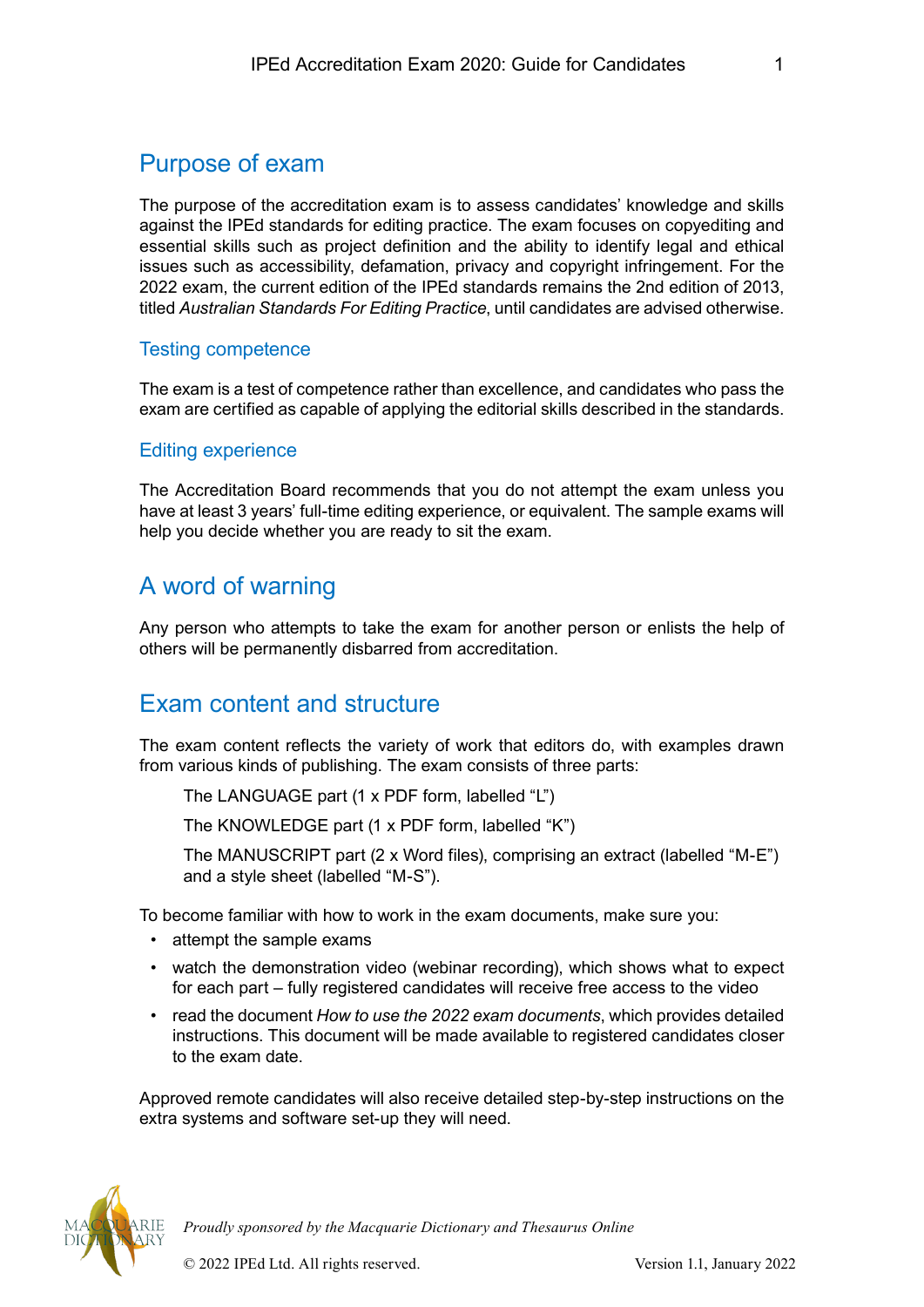#### <span id="page-3-0"></span>Marks required to pass

The exam is pass/fail. The pass mark is a score of 80% overall, and a minimum of 65% in each of the three parts.

Marking is absolute, not relative (that is, there is no bell curve). If all candidates score at least the minimum pass marks, then all candidates will pass. However, the parts have different weights, as set out below.

# LANGUAGE part (L)

L part is worth 20% of the total marks for the exam. You must answer 20 of 24 questions (each question is worth 1 mark), but you may choose to answer up to 24 questions to give yourself a safety margin if you wish. However, even if you answer all 24 questions, you can only score a maximum of 20/20.

20% of the total exam equates to a writing time of approximately 30 minutes for this section, including time to review answers, but you should decide for yourself how to allocate your time in the exam.

L part is a fillable PDF form (see "Editing on screen" below), in which 20 of the questions require you to type into a text box and 4 questions are multiple-choice.

# MANUSCRIPT part (M)

M part is worth 40% of the total marks for the exam. In the M-E file you must edit the extract in accordance with the brief provided and write queries for the author, and in the M-S file you must prepare a style sheet for the extract.

40% equates to a writing time of approximately 75 minutes. We suggest spending 1 hour on completing M part and the other 15 minutes on reviewing your work, but you should decide for yourself how to allocate your time in the exam. If you're running over time on M part, and still have questions in the other parts to complete, you should move on to the other sections and go back to M part if you have time left.

#### *Mark allocation and how to complete M part*

M part provides a maximum of 200 raw marks, allocated as follows:

- 160 marks for copyediting the extract
- 20 marks for writing 10 author queries
- 20 marks for creating the style sheet.

Note that the extract contains more than 160 attainable marks, so you will not need to pick up every single possible edit.

Your total out of 200 is divided by 5 to produce a mark out of 40. You need to attain sufficient marks to reach the required minimum of 65% for the part, but of course you should aim to achieve as many marks as possible within the time. Some things will just need correcting (e.g. typos) but other edits will be issues of style. When you make a style decision, include it clearly on your style sheet.

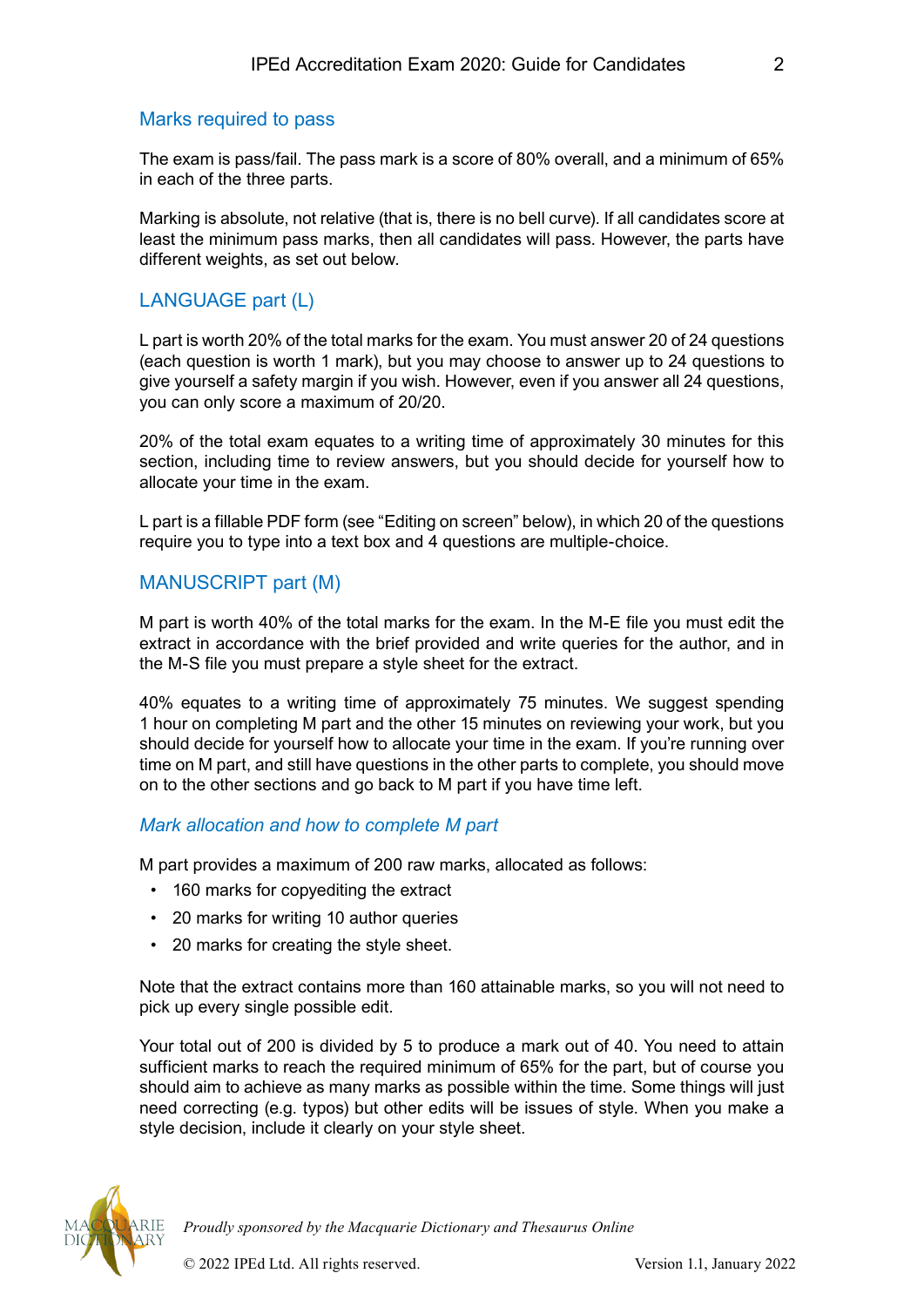<span id="page-4-0"></span>In the extract, you will:

- receive a mark for every correct edit that you make, including the correct application of your own style sheet (even if it does not involve making a correction)
- lose a mark for any edit that creates an error or that does not follow the style decision you made and entered in your style sheet.

You will not lose a mark where a change can be considered both right and wrong (e.g. some commas) – the markers are editors too and will not needlessly and aggressively mark you down.

For the author queries, you will only be awarded marks for 10 queries. You won't be penalised for raising more than 10, but you should focus on quality, not quantity. The danger with raising too many queries is that it takes up valuable time and, more importantly, introduces the risk of not making enough editing decisions. The advice from markers is that, in previous years, people have done less well in M part than they should have because they didn't take responsibility for querying things they should have, and they queried things they ought to have been able to resolve easily, for example by checking a dictionary or, in matters of style, by using their judgement and listing their decisions on their style sheet.

For the style sheet (M-S), remember to fill out both parts. The first part is where you record the *general* style decisions that apply to your edit; the second part is where you alphabetically enter your style decisions relating to individual words and phrases (spelling, capitalisation, etc.). Make sure you conform to your own style sheet as you do the edit.

## KNOWLEDGE part (K)

K part is worth 40%. There are 10 questions; you must complete **4** of these. The emphasis in K part is on an understanding of the principles, practices and conventions of the editing profession, as much as on the application of particular editing skills.

40% in this part equates to 75 minutes of writing time. We suggest you spend 15 minutes on each of the four questions you choose (total 1 hour), plus 15 minutes to review your work. You should decide for yourself how to allocate your time in the exam.

## *Mark allocation and how to approach K part*

Each question is worth 20 raw marks, giving a total of 80 marks, which is divided by 2 to arrive at a mark out of 40.

Use your time in this section wisely. Allow enough time to **do exactly 4 questions**. Don't spend more time than is allotted doing a question and leave too little time to finish the others. Remember, you need to achieve a minimum of 65% in each part, so if you don't do well on one of the questions in this part, there is room to make up marks on the other 3 that you attempt. But if you only attempt to answer 3 questions, the maximum mark you can achieve is 60/80 or 75% – this is below the 80% overall pass mark and too close to the minimum 65% needed for the part. Also, answering more than 4 questions will not gain you extra marks – the markers will not transfer your marks from one question to another – and will waste valuable time.

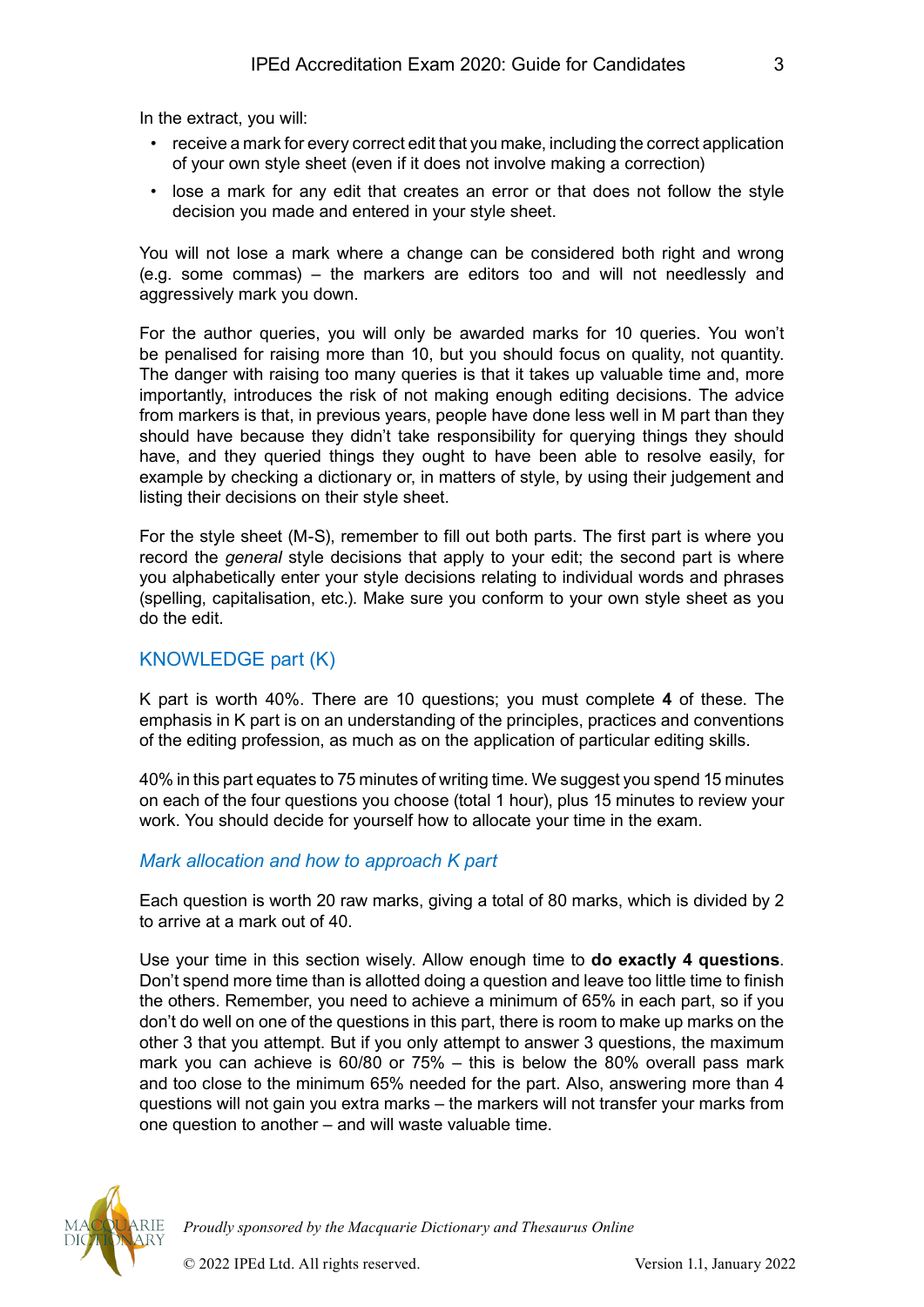<span id="page-5-0"></span>K part is a fillable PDF form (see "Editing on screen" below), in which many of the questions require you to type into a text box. Other questions are multiple-choice or true–false. The size of a box provides a guide to the expected length of the answer. If you don't have room, you can type more in the extra boxes at the end of the document ("Answers continued" pages). But if you find you are filling in these extra boxes, you are probably spending too long on a particular question.

# Sample exams

The [sample](https://www.iped-editors.org/accreditation-scheme/iped-accreditation-exam/sample-exams/) exams will help you decide whether you are ready to sit the exam itself.

For additional practice, attempt the other KNOWLEDGE part questions (the ones you didn't do when you worked through the paper under exam conditions), allowing 20 minutes for each.

# **Registration**

# Acknowledgement, receipt, photo ID, candidate number

On submission of your application, you will receive a registration acknowledgement followed by a receipt once your registration fee has been received. Although you will not need to produce this receipt on the day of the exam, we recommend including it in your bound notes. You will need to produce photo identification on exam day before you can be admitted to the exam room.

Once registrations close, about 4 weeks before the exam date, you will be issued with a confidential 5-digit candidate number, which you will use instead of your name on the exam answer documents.

Only you and the exam coordinator will be able to match this number with your name. This is to ensure that the assessors marking the exam papers do not know the names of candidates. This number should be treated like a PIN and kept confidential at all times. Do not use it in any correspondence except with the exam coordinator.

You will receive details about your venue and the time of the exam by email around 3 weeks before the exam.

## Special needs

If you have any special needs that need to be accommodated so that you are not disadvantaged when sitting the exam, you must make a formal request when you register for the exam. If a special need arises after you have registered, you must contact the exam coordinator [\(exam.administration@iped-editors.org](mailto:exam.administration%40iped-editors.org?subject=)) with details of your request as soon as you are aware of the need.

This is to allow sufficient time for your special needs to be assessed and approved – you will usually be asked to provide more information and proof, such as a medical certificate, of your need. In some cases we will also need time to make arrangements to accommodate the special need.

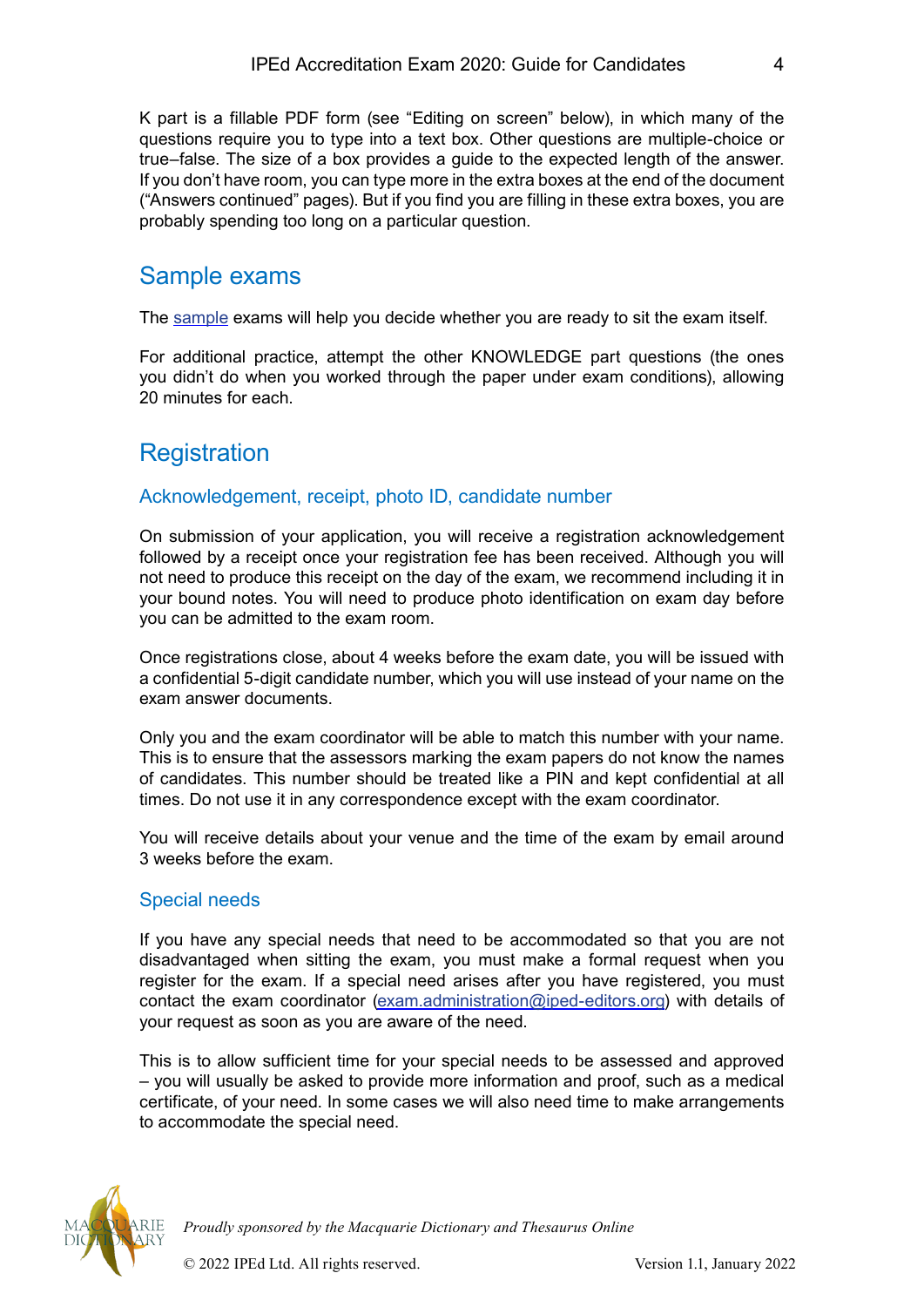<span id="page-6-0"></span>Examples of special needs include extra time, special equipment (e.g. a special keyboard, mouse, monitor, screen-reader or chair), a sign-language interpreter (e.g. to understand invigilator instructions), medication to be taken during the exam, and dietary needs that require you to have food or drink at a particular time.

Please note, you do **not** need to make a special request to bring into the exam your own routine ergonomic equipment such as lumbar supports or small footstools, unless your equipment is large, needs special fitting or is likely to impact on others sitting around you.

#### Remote candidacy

Candidates who are unable to attend one of the exam venues for a valid reason may request a remote sitting. Valid reasons include:

- Residence in a location that requires you to cross the border of a country, state or region to attend your nearest venue, such that a sudden border closure may render you unable to attend the venue or to get home afterwards.
- Travel to the nearest venue is prohibitively long, complex or expensive.
- A physical or other difficulty that means you are unable to attend a venue.

You may be asked for more information about your reasons and to provide evidence of your circumstances.

If you are approved for remote candidacy, you will need to agree to certain technology waivers because you will be required to provide your own equipment and internet connection; and to privacy waivers because you must allow the remote invigilator to see you, the room where you sit the exam and your computer screen while you complete the exam, and for your exam to be recorded.

Candidates who do not have good internet connection that can sustain video feed, or who are not sufficiently computer-literate to manage their own technology, should not apply for a remote sitting. In this case a candidate who cannot attend one of the usual exam venues should request alternative venue arrangements.

If the Accreditation Board is unable to accommodate a remote sitting or alternative venue for a candidate for any reason – for example, insufficient remote invigilators or no alternative venue could be found – the candidate's registration will be cancelled and their registration fee refunded, less the administration fee.

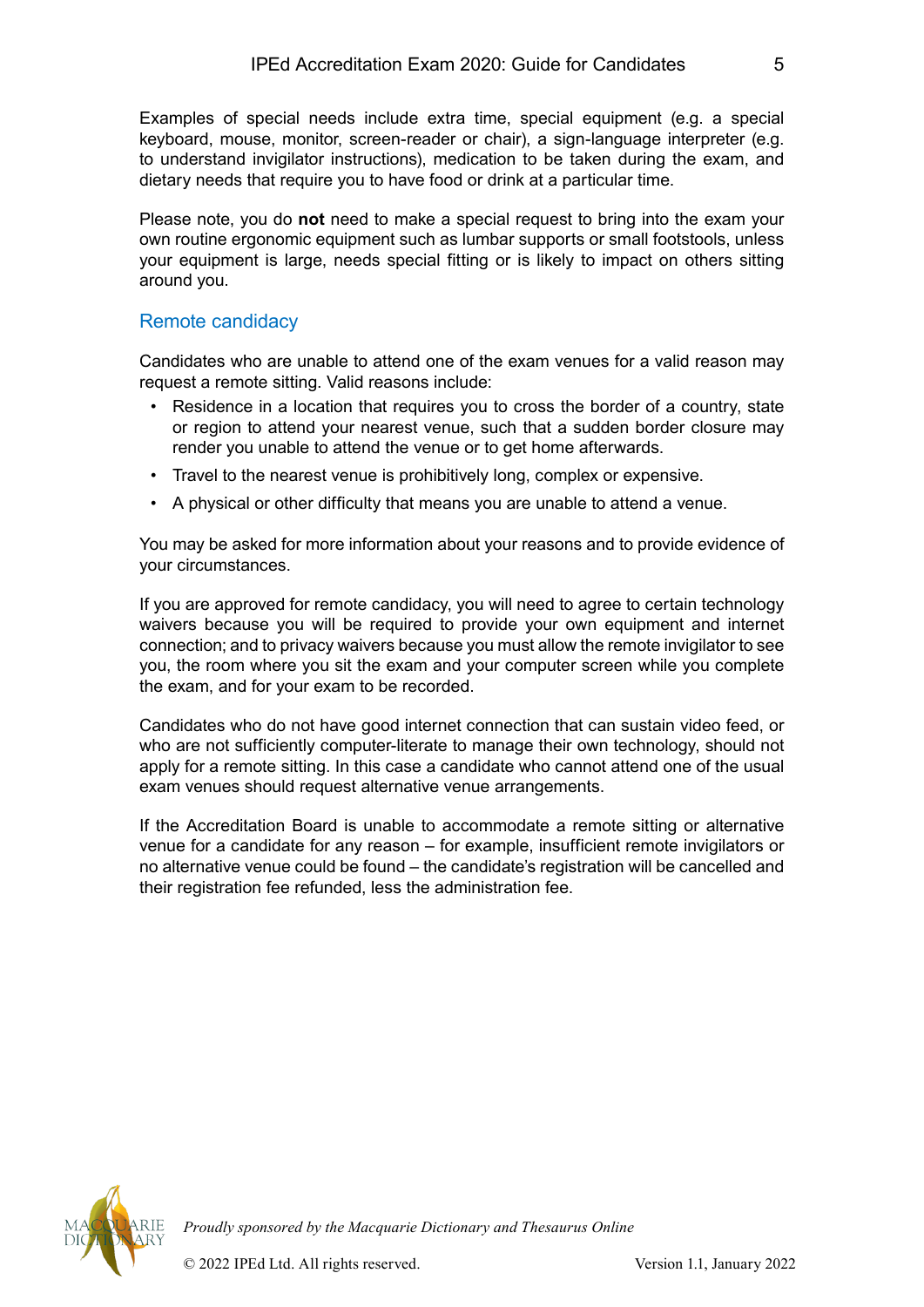# <span id="page-7-0"></span>Editing on screen

You will sit the exam on a Windows system unless you specifically request a Mac when you register for the exam.

#### Hardware systems

#### *Windows computers at Cliftons venues*

The exam facilities provide Windows PCs for candidates to use in the exam. In 2020, the computers were configured with:

- Windows 10 operating system
- 25-inch monitor.

This guide will be updated with the 2022 configuration once that is confirmed, closer to the exam date.

Cliftons provide onsite technical support, and invigilators will be equipped with basic troubleshooting instructions.

#### *Apple computers at Cliftons venues*

Cliftons hire Apple computers (iMacs) at extra cost per hire to IPEd. In 2020 the iMacs were configured with:

- OSX Mojave
- 27-inch monitor.

This guide will be updated with the 2022 configuration once that is confirmed, closer to the exam date.

Cliftons do not provide technical support for iMacs, but invigilators will be equipped with basic troubleshooting instructions and a number to call for further assistance.

You will only be able to sit the exam on an iMac if you specifically requested one during registration and this was confirmed. An iMac cannot be supplied on the day if you haven't requested one in advance.

#### *Remote candidates*

Approved remote candidates will sit the exam on their own systems, which may be either Windows or Apple systems. IPEd cannot provide technical support and takes no responsibility for systems failures for remote candidates. Remote candidates will be asked to sign a declaration that they take responsibility for their hardware.

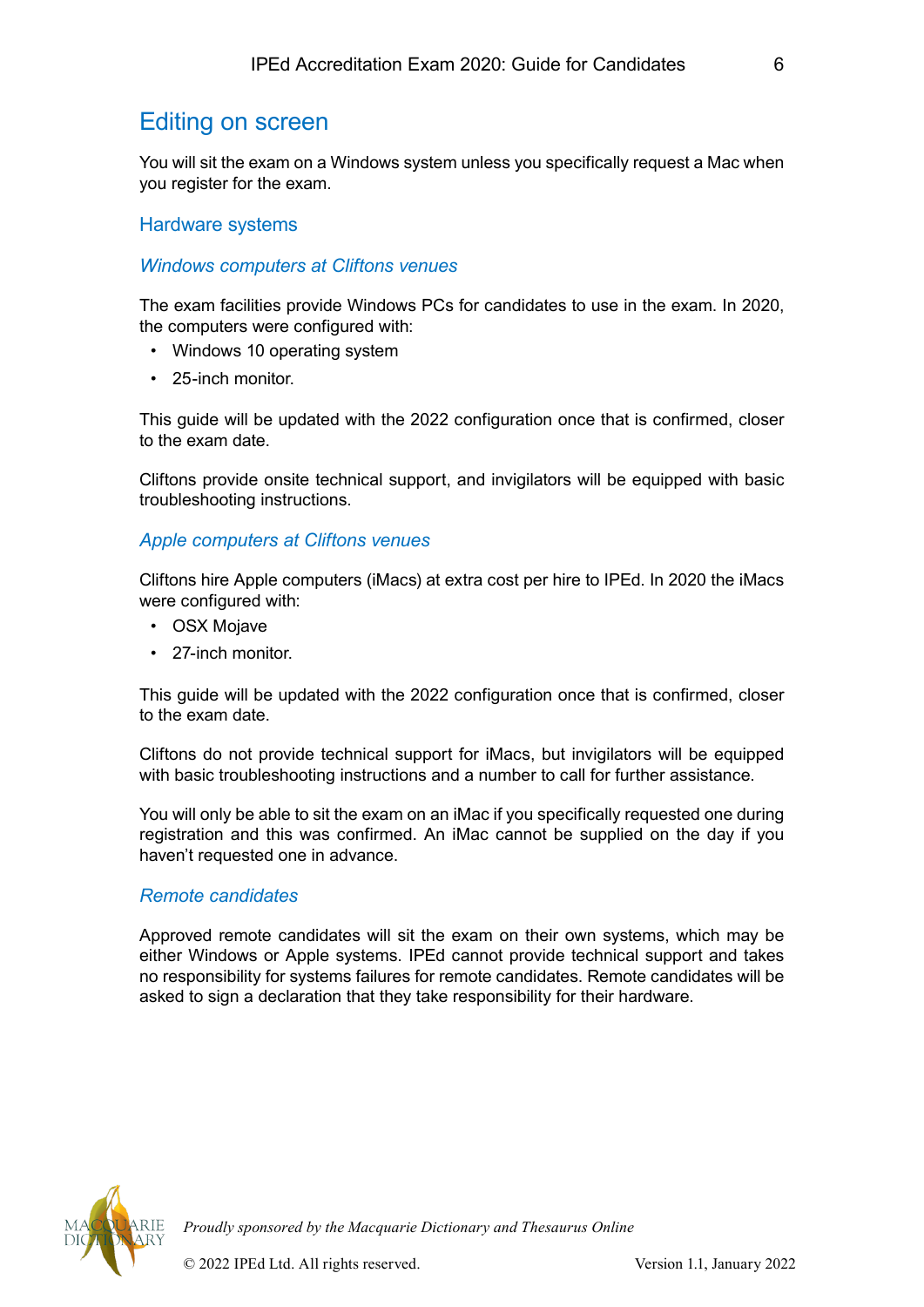## <span id="page-8-0"></span>Software systems

#### *Microsoft Word*

The M part exam documents must be completed in Microsoft Word. At Cliftons venues Word will be pre-configured with exam settings on both Windows and iMac computers – the version will be confirmed in June 2022.

Approved remote candidates may use any version of Word later than Word 2013 and will have to follow instructions to do the exam configuration themselves.

#### *Adobe Acrobat Reader*

The PDF exam documents (K, L and Instructions) must be read in Adobe Acrobat Reader (not Acrobat Pro and not an alternative PDF reader app).

In Cliftons venues, Reader should be installed as the default PDF app. Candidates should check the correct app opens in the briefing period before the exam starts, and ask an invigilator for help if their exam documents open in some other app.

Approved remote candidates will have to install Reader and set it as the default PDF app themselves. Instructions on how to do this will be provided closer to the exam.

#### *Web browser and internet*

Internet access will only be permitted to the following sites:

- *Macquarie Dictionary Online* (MDO)
- *Australian Manual of Style* (AMOS)
- Australian Government *Style Manual* (online).

Candidates at Cliftons venues will have these sites open and logged in for them on the computer's default web browser.

Remote candidates will be provided with temporary login credentials at the start of their exam and may use any web browser on their system.

## Familiarity with Word and PDF skills

The exam requires basic computer literacy and some ability to use Microsoft Word and PDF files (keeping up with technology being a standard required of a competent editor). However, the exam does not test your skill or knowledge of advanced features of Word or Acrobat.

You'll find detailed information about the skills required on the **Exam Resources** page (under "Editing on screen") on the IPEd website.

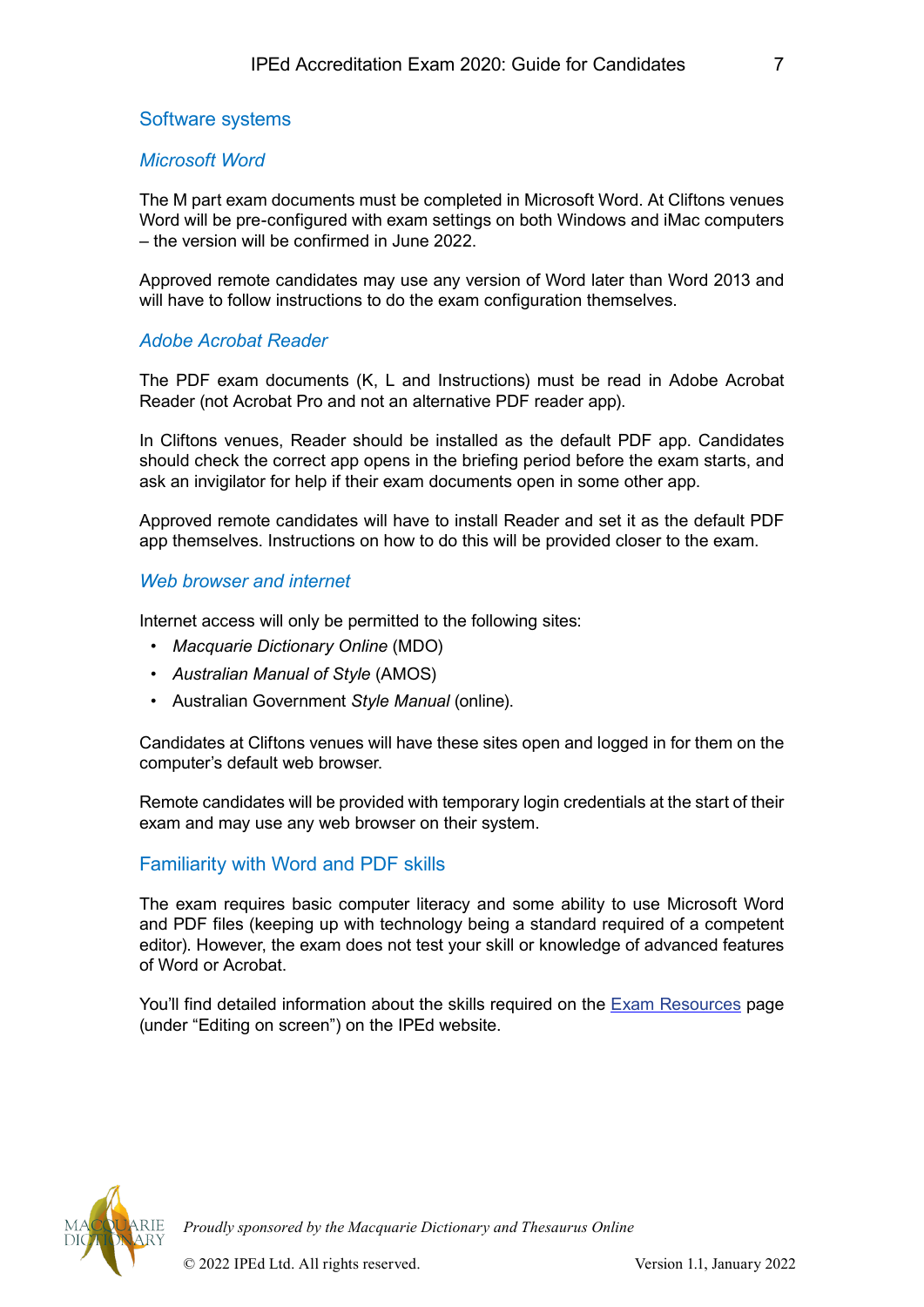#### <span id="page-9-0"></span>Mark-up symbols

You will not be asked to mark up the exam files using paper mark-up symbols or using PDF mark-up tools. The only mark-up you will do is using Track Changes in Word in the MANUSCRIPT part.

However, paper mark-up symbols *are* covered by A6.6 in the *Australian Standards for Editing Practice* (2nd edition), so it's possible for a question about them to be included in the KNOWLEDGE part of the exam. We recommend that you have a basic familiarity with paper mark-up symbols – at least to be able to recognise what the main symbols mean – and that you know how to quickly look them up in your favourite hard-copy resource if necessary.

#### Hard copy

There will be no hard copy of instructions or exam documents – everything is on screen. The only hard-copy materials you will have are the references and bound notes that you bring in yourself.

Some venues may provide scribble paper. However, there is limited time for writing anything more than the most minimal notes during the exam.

Anything written down during the exam will be checked by invigilators and must be left behind or destroyed before you leave the exam room.

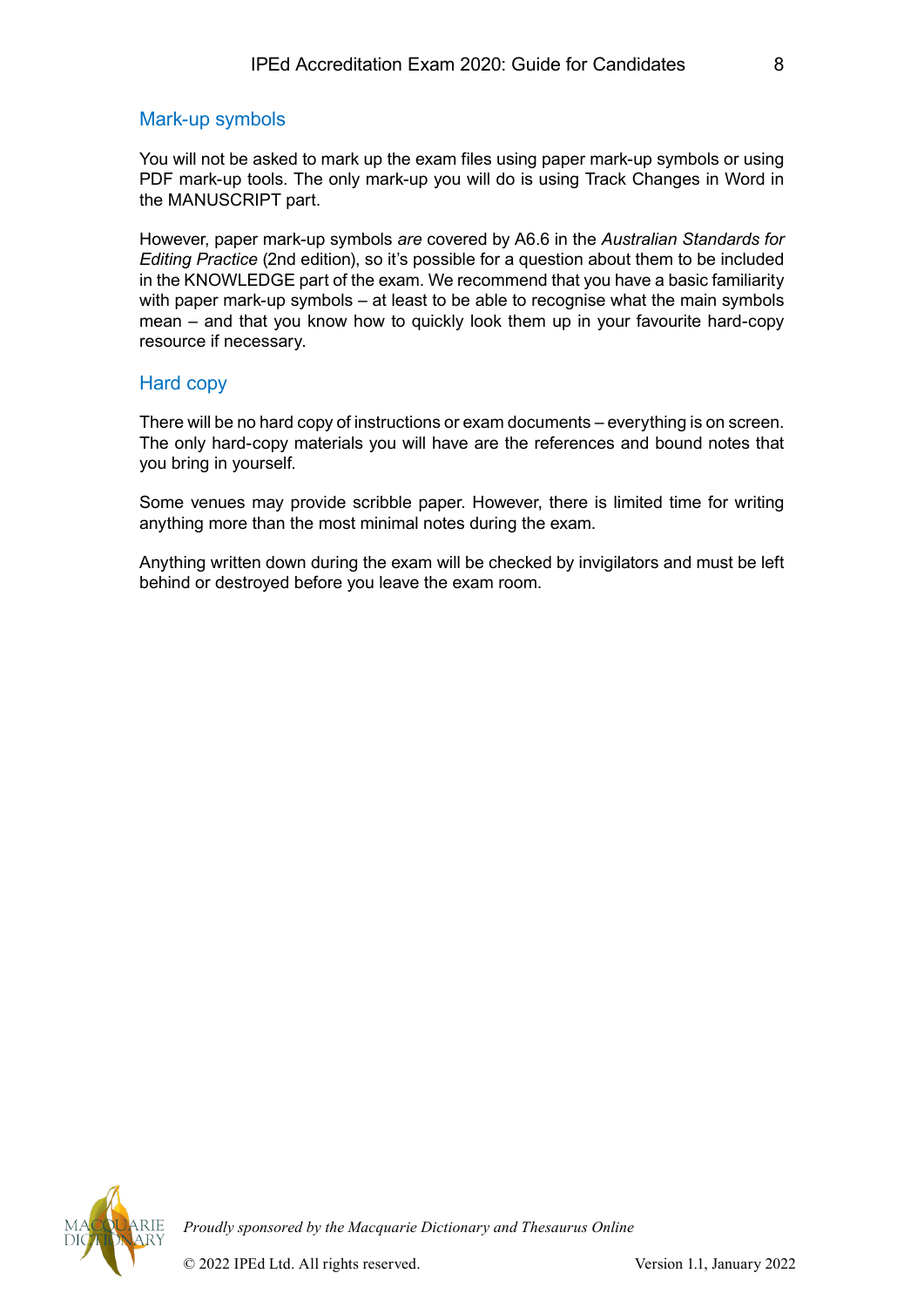# <span id="page-10-0"></span>Exam day

# COVID-safe requirements

More detailed guidance will be provided closer to the exam, in line with the current and expected state of the pandemic in August.

Candidates will be required to follow whatever advice or rules are in place, whether provided by IPEd, Cliftons or their local health authority. Noncompliance may see candidates refused entry to the exam venue.

## **Invigilators**

There will be at least two invigilators at each exam venue, and one invigilator for each approved remote candidate.

During the exam, invigilators will be able to answer general questions about the exam format and procedure, but not about the content.

Invigilators will also be able to obtain help if candidates have any problems with the technology – for example, if the screen suddenly freezes or you accidentally log out of the *MDO* or *AMOS*.

## Critical times

The exam lasts for approximately **4 hours**, including preparation and reading time, as follows:

- 30 minutes for the invigilator briefing and preparation time to read the instructions, open the exam documents, turn Track Changes on, enter your candidate number in each document and save it under your candidate number, check that the *MDO* and *AMOS* are logged in, and report any technology issues to the invigilators
- 30 minutes to read the exam documents and decide which part to start with and which 4 KNOWLEDGE questions to answer
- 3 hours to complete the exam.

Candidates should arrive at least half an hour before the exam preparation time begins, which means it will be about 5 hours from the time you arrive at the exam venue to the time you leave.

Approved remote candidates will have extra set-up and post-exam procedures to complete, so will also need to allow about 5 hours in total.

## *Exam timing*

On the day, the timing will run as follows.

• 12.00–12.50 pm: Candidates will be processed by the invigilation team (notes and reference books checked, candidate numbers and photo ID etc. cross-checked). Once processed, you'll be able to enter the exam room to find a desk and check the equipment (but you won't be allowed to open up any of the exam documents).

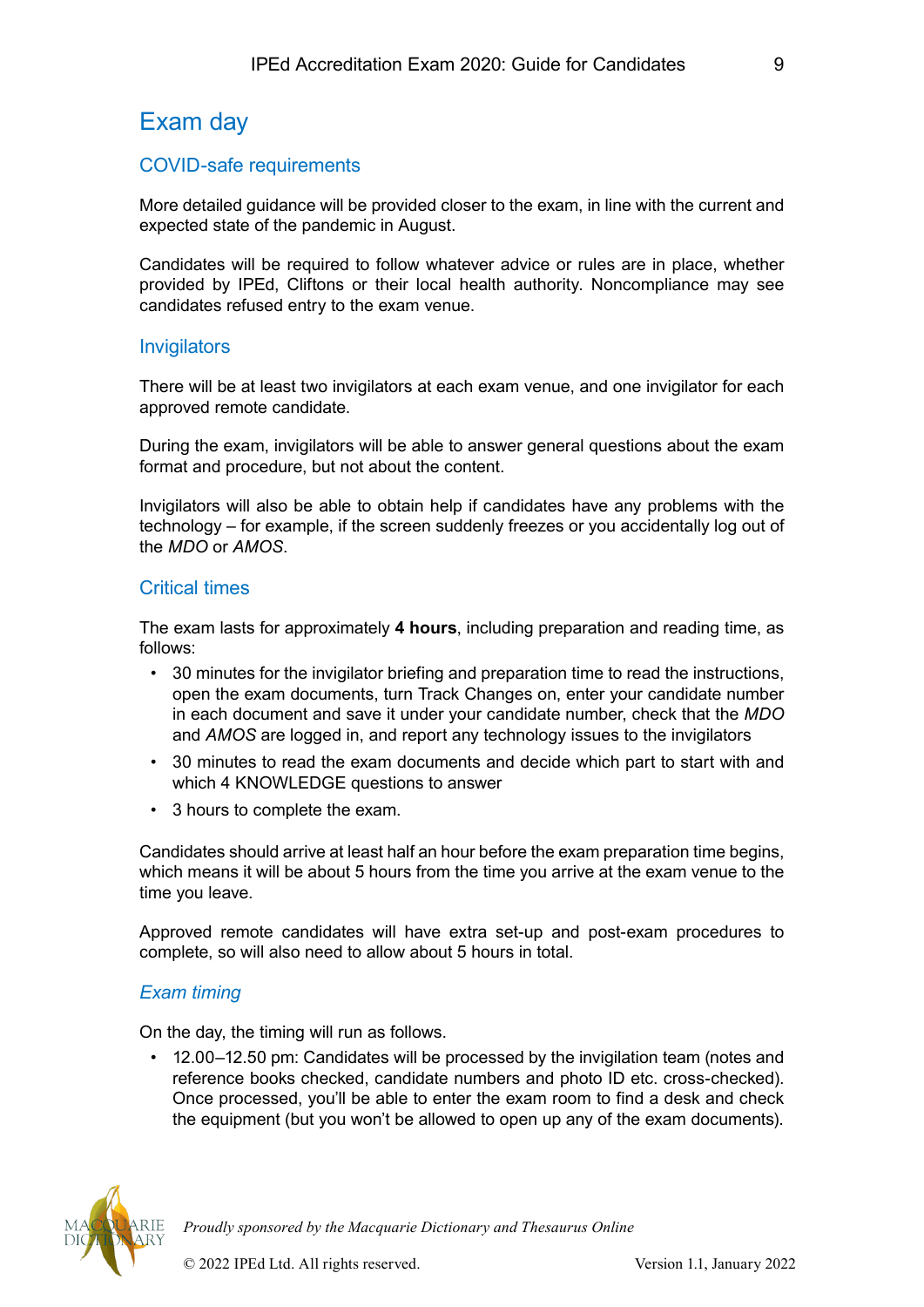- <span id="page-11-0"></span>• 12.50–1.00 pm: The invigilators will usher everyone into the exam room.
- 1.00–1.05 pm: The invigilators will brief candidates on how the exam will be run and will explain what to do if you need to go to the toilet or if there is an emergency.
- 1.05–1.30 pm: Candidates will read the exam instructions on screen, rename their exam documents, open each document and type their candidate number into the box in each, and check that they are logged into the *MDO* and *AMOS*. (An invigilator will lead candidates through this process.)
- 1.30–2.00 pm: Reading time (exam papers).
- 2.00–5.00 pm: Working time.

## *Time of arrival at the exam venue*

Candidates should plan to arrive with enough time to allow for any entry procedures at the venue (e.g. QR check-in) and, once inside, registering with the invigilators to have your resources and photo ID checked. It is better to be early than in a rush.

- In venues that are likely to have 15+ candidates (Brisbane, Canberra, Melbourne, Sydney and Perth), we suggest you aim to arrive at least 45 minutes before the exam room opens (i.e. arrive around 12 noon).
- In venues that have fewer candidates (Adelaide and Wellington), we suggest you aim to arrive at least 20 minutes before the exam room opens (i.e. no later than 12.30 pm).

# *Late arrival*

Anyone who arrives after the 30-minute reading period has ended will not be admitted.

# What to bring

You will need to bring to the exam:

- photo ID
- your candidate number
- your hard-copy resources and references (bound notes and books)
- a stand-alone calculator (optional you cannot use your phone, but you can use the default, basic calculator app on your computer)
- water and snacks (refreshments may be limited at the venue)
- hand sanitiser
- a face mask.

Entry into the exam room will not be guaranteed if you do not have your candidate number **and** ID. (You could consider printing and binding your candidate number confirmation email into your bound notes to make sure you don't forget it.)

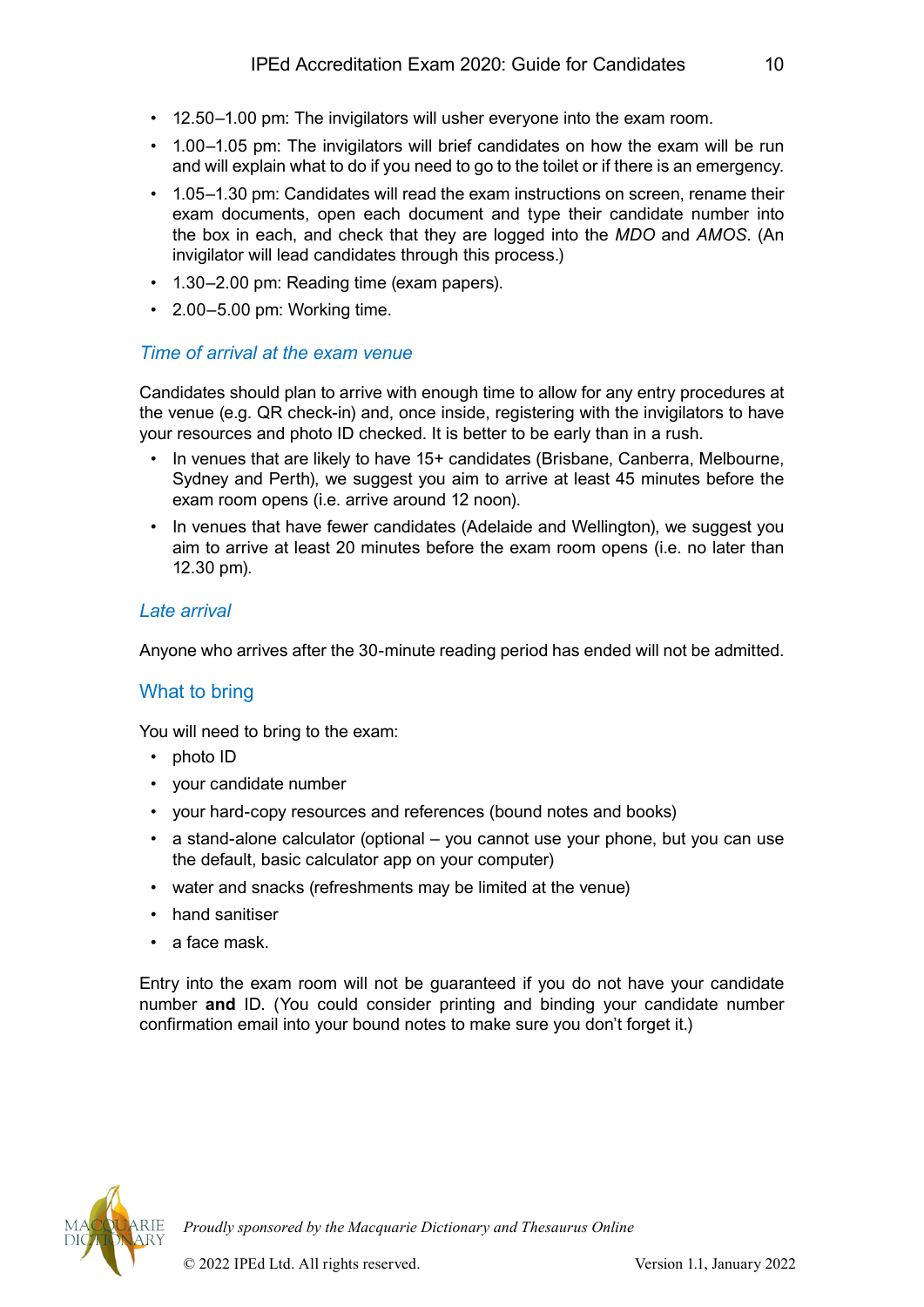# <span id="page-12-0"></span>Style guides

There is no prescribed style guide for the exam but you must use one that is reasonably current. You will need to indicate in the exam files which style guide you are using so that it can be used to mark your application of the style.

Note that the print 6th edition of the Style Manual (Snooks & Co, Wiley, 2002) will **not** be accepted as a style guide for the 2022 exam. However, it continues to be a useful reference book on matters of general editing practice that may be examined.

## *Publicly or commercially available style guides*

In the exam you will have free online access to 2 style guides:

- Australian Government *Style Manual*: <https://www.stylemanual.gov.au>
- *Australian Manual of Style* (published by Biotext Pty Ltd and Macquarie University): <https://stylemanual.com.au>

For New Zealand candidates, the most commonly used style guide is *Fit to Print: The Writing and Editing Style Guide for Aotearoa NZ* (Hughes & Wallace, Dunmore, 2010). If you want to use this style guide, you'll need to bring your own copy into the exam.

You may also choose to use another readily available hard-copy style guide, such as:

- *Chicago Manual of Style* (17th edition)
- *Publication Manual of the American Psychological Association* (7th edition).

#### *In-house style guides*

Candidates may choose to use an in-house style guide that is not publicly or commercially available. If you want to do this, you will have to bring a hard copy into the exam, separate from your bound notes.

You will need to write your candidate number on the style guide, but it must not have your name or anything else on it that may identify you to the markers. At the end of the exam you will have to give your copy to an invigilator, who will forward it to the marking team. This copy will not be returned to you after marking.

#### *Online or digital versions of style guides*

The only digital style guides you can use in the exam are the Australian Government *Style Manual* and *Australian Manual of Style* (see above). You may not access any other digital style guide via the internet or on your own device even in an offline mode.

If you wish to use any kind of digital style guide other than the 2 for which access is provided in the exam, you should take time to print or take detailed notes of the sections most relevant for you and to include these in your bound notes.

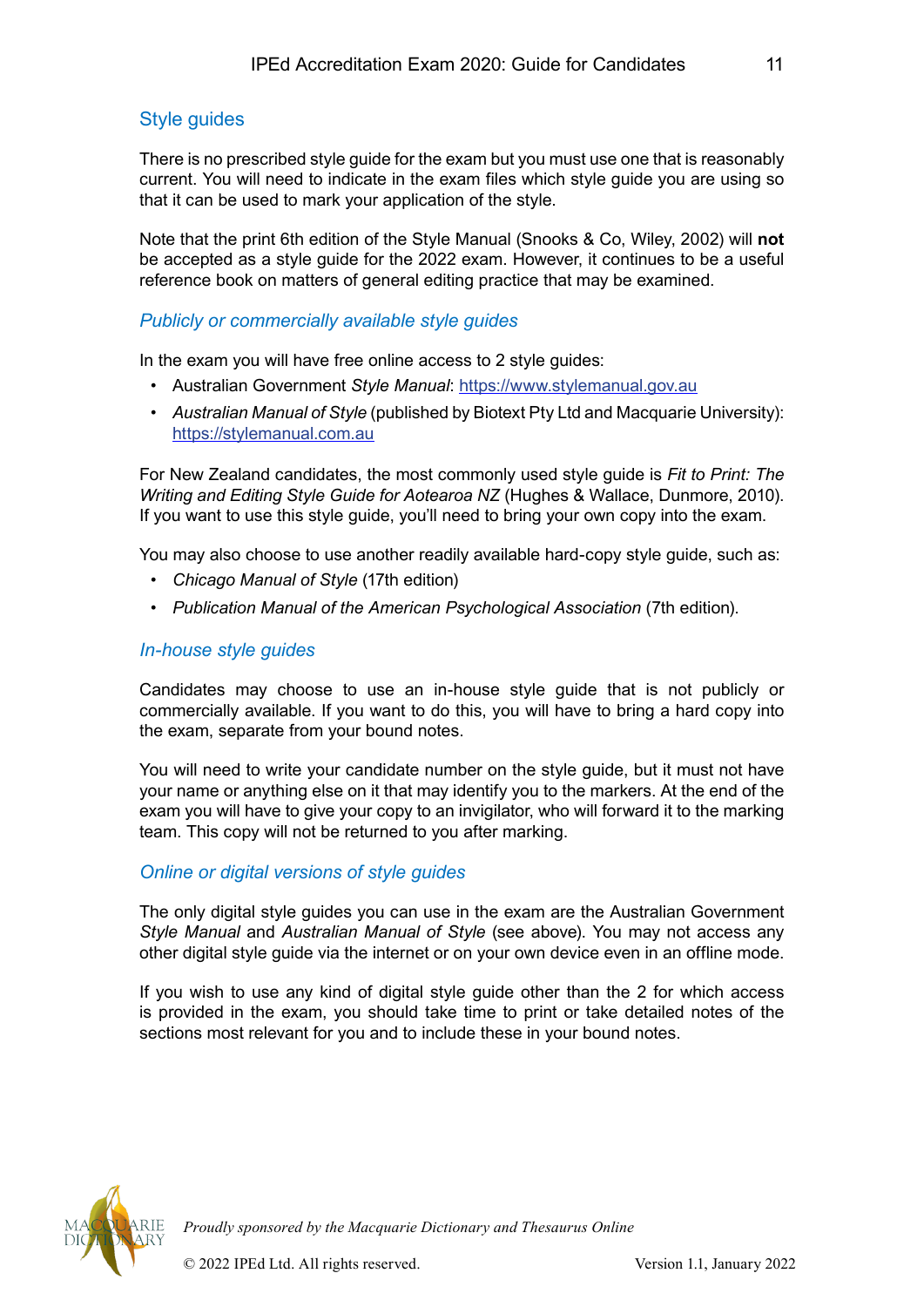# <span id="page-13-0"></span>Reference books

The exam is an open-book test, so you may bring along your preferred style guide and other references. Note that your references must be hard-copy texts. If you use digital editions of references, you should take time to print or make detailed notes of the sections most relevant for you and include these in your bound notes.

Three references should be enough – for example, your preferred style guide (if you don't want to use one of the 2 online style guides provided), your chosen dictionary (if you don't want to use the *Macquarie Dictionary Online*) and an editing handbook.

You may annotate your reference books and use post-it notes to mark sections.

Although the exam is open-book, you may not borrow references or anything else from other candidates during the exam.

## Bound notes

You may also bring your own notes but they must be printed and bound – loose pages of handwritten material are not permitted, nor are electronic references such as dictionaries or ebooks.

Bound notes may include printed material, typed notes, photocopied handwritten notes and photocopies of reference book pages.

Neither loose sheets of paper nor handwritten notes are permitted (see "Checks for handwriting" below). Your notes must not include extracts from the sample exams.

#### *Permitted bindings*

Permitted bindings include:

- comb binding
- wire binding
- thermal binding
- staples along the left-hand side.

Bindings that allow pages to be slipped in and out, such as a ring binder, do not count as bound.

## *Checks for handwriting*

The exam questions must remain confidential and not be disclosed outside the exam. The binding requirements are to prevent candidates copying down the exam questions on their scribble paper and slipping them into their bound notes when they leave.

The invigilators will check there is nothing handwritten in your bound notes before you enter the exam room and again when you leave.

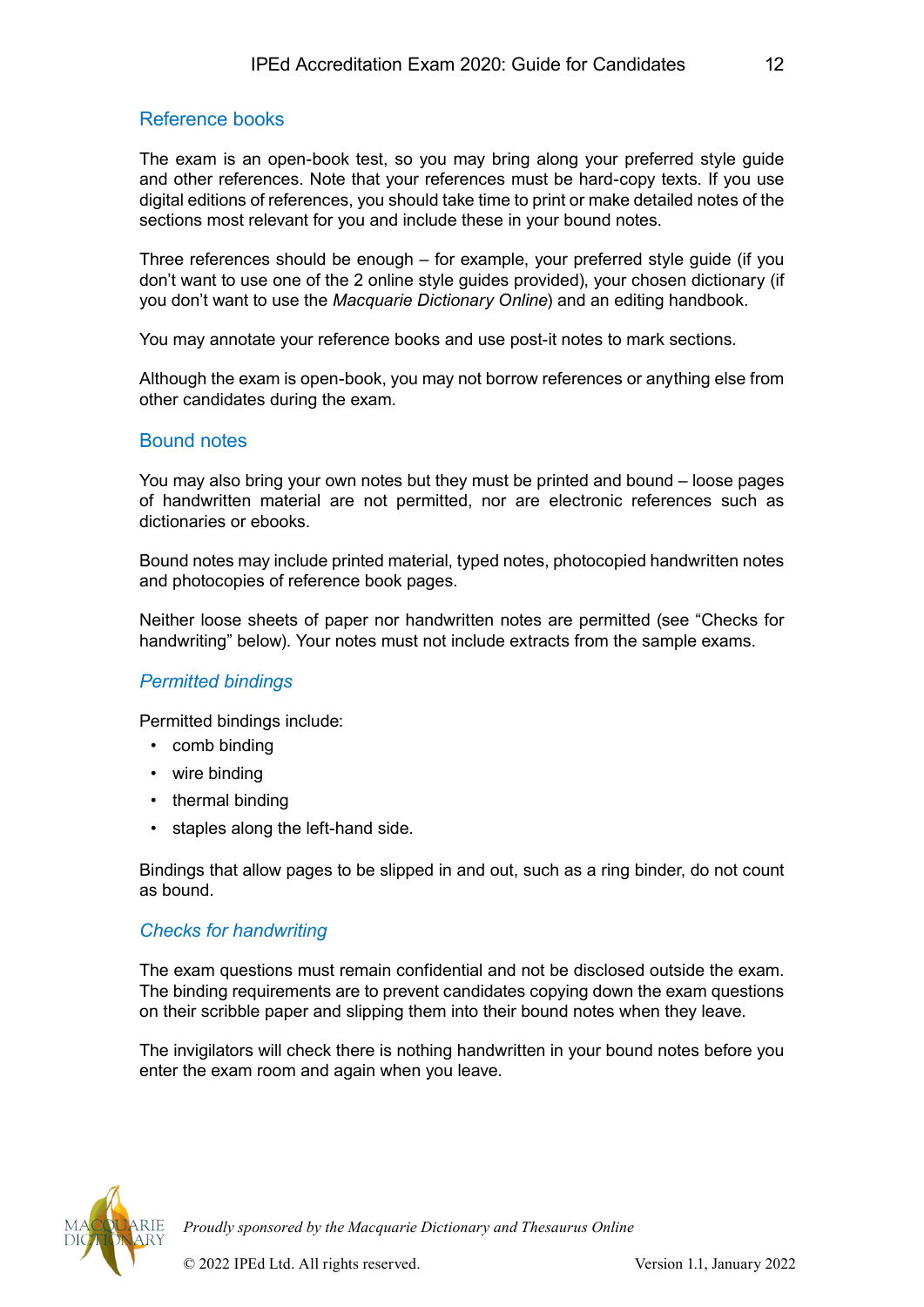# <span id="page-14-0"></span>During the exam

## *Phones, smartwatches, fitbits and other electronic devices*

All electronic devices capable of transmission, including phones and watches, must be turned OFF (not silent) and placed under your chair.

If you are a carer who may need to be alerted to an emergency phone call during the exam, you should arrange with an invigilator to monitor your phone for you.

#### *Ordinary watches*

Ordinary (non-transmitting) watches must be removed and placed at the top of the candidate's table where they can be seen clearly by an invigilator.

#### *Toilet breaks*

If you need to go to the toilet during the exam, speak with an invigilator; save your work and minimise any files you have open. One invigilator will note the time you leave the room and the time you return, and another will escort you to the toilet.

#### *Interruptions*

Should something unexpected happen (e.g. a power outage), please listen to and obey instructions from invigilators.

#### *Illness*

If you need to leave the room for a reason other than a toilet break, you must speak with an invigilator, who will follow a procedure similar to that for toilet breaks. If you leave the room because of illness, you may not return.

#### *Food and drinks*

You may bring snacks, but they must not be noisy to unwrap or eat. For example, sweets are usually fine but potato chips (crisps) and crackers are not.

No fluids are to be placed on your workstation. All venues will allow you to bring water into the exam room; some venues may also allow hot beverages. All fluids must be kept in a bottle or container that has a secure lid; the lid must be kept closed and the bottle placed under your chair when not in use.

#### *Early finish*

To minimise disruption to those who are finishing the exam, no one may leave during the last 15 minutes of the exam.

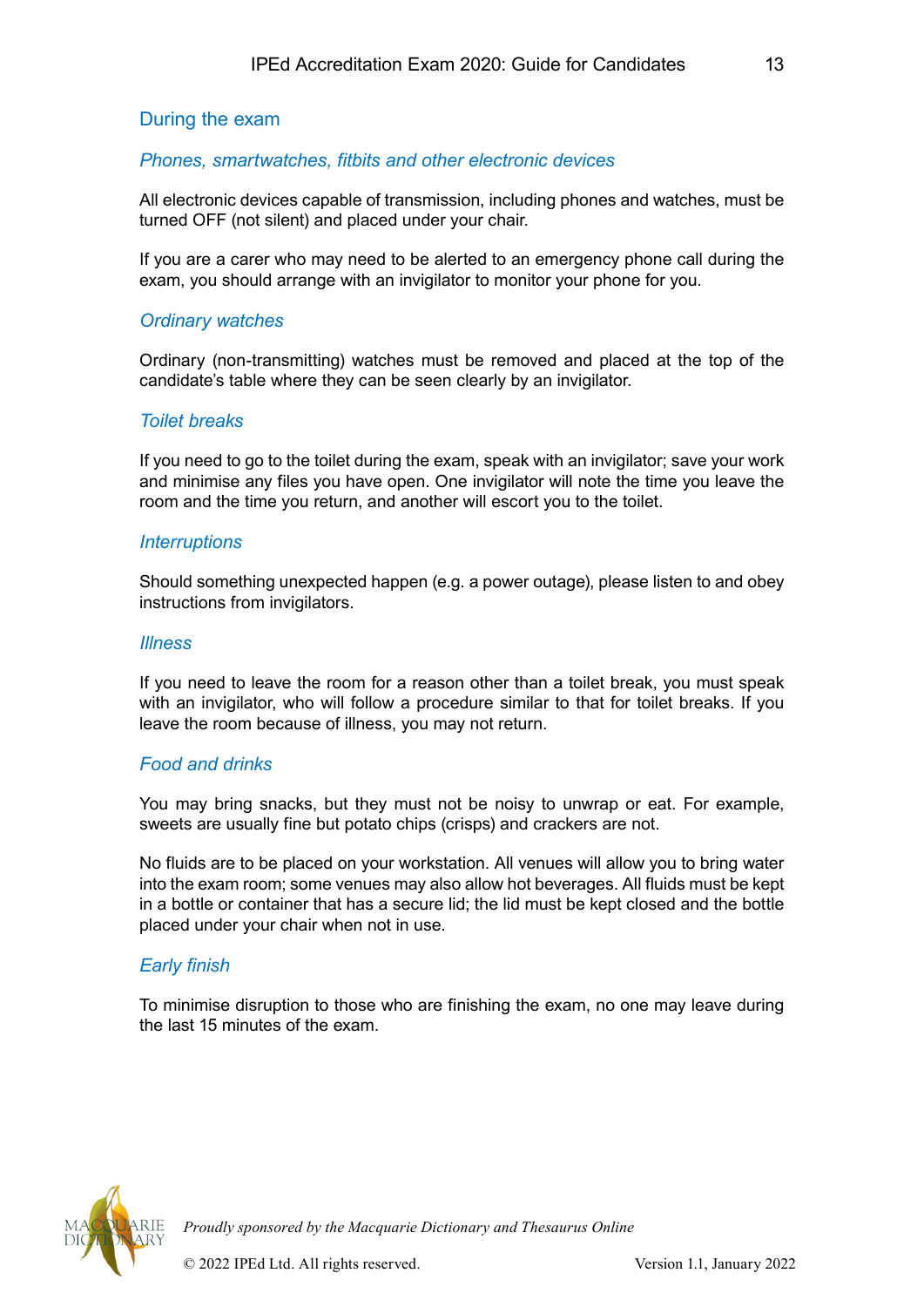# <span id="page-15-0"></span>At end of exam

Once you have finished the exam, before leaving the room you will be asked to:

- check you have inserted your candidate number on your exam documents
- save and close all files
- give any used scribble paper to the invigilator (and a copy of your in-house style guide, if you used one)
- show the invigilator that you have not written exam content into your bound notes
- collect all personal belongings.

If you need to return to the exam room for any reason, you must wait until invigilators have collected all paperwork or until all other candidates have left. You must seek permission from an invigilator to re-enter the room, and entry is conditional on an invigilator being available to supervise your activity. You will not be allowed to access any computer for any reason.

## Non-attendance

If you are unable to attend the exam on the day, you must:

- on exam day, contact the lead invigilator at your venue to let them know you will not be coming
- at the earliest possible time after the exam, contact the exam administrator to explain the reason for your no-show.

Depending on the circumstances surrounding your non-attendance (such as a medical emergency, for which you may be asked to provide proof), you may be eligible for a refund of the registration fee, less an administration fee.

Any registered candidate who does not turn up and does not provide a valid reason will forfeit their registration fee.

## Request for special consideration

If something happens on the day of the exam that affects your performance  $-$  e.g. sudden illness, death in the family, or environmental factors – you may request special consideration in the marking. A form will be provided for this purpose closer to the exam.

Requests for special consideration must be made within 7 days of the date of the exam. The Accreditation Board's decision on whether you qualify for special consideration will be final.

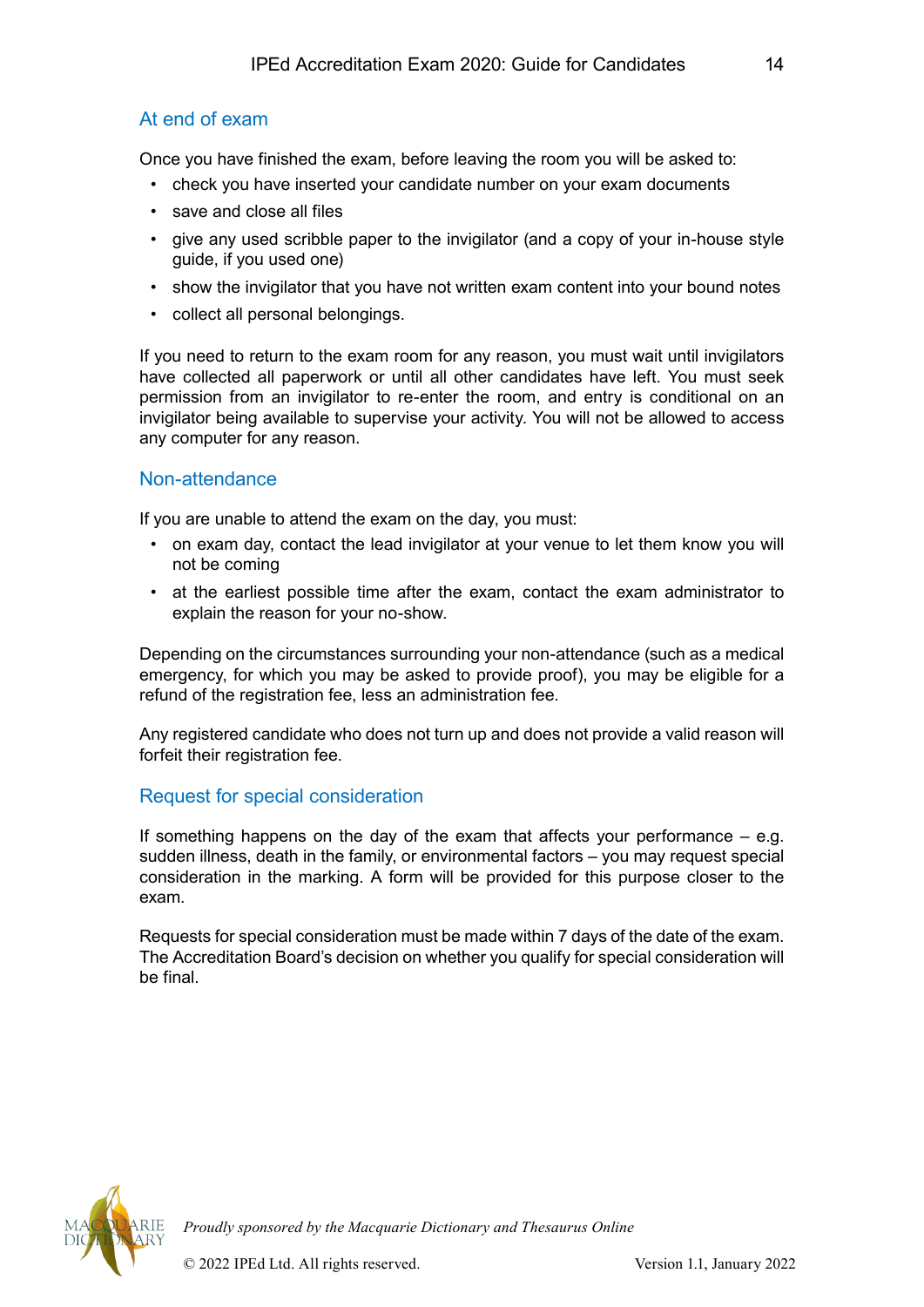# <span id="page-16-0"></span>**Marking**

The pass mark is 80% of the total number of marks available in the exam and 65% of the marks available in each of the three parts.

The exam will be marked by IPEd assessors who are all Distinguished or Accredited Editors and who receive special training in the exam marking scheme. The assessors follow a detailed marking guide that recognises there may be more than one correct solution to an editorial problem and more than one way to mark up a manuscript.

The marking period also includes a moderation process to ensure all marking has been both fair and consistent, and to identify those candidates who clearly passed (achieved at least 80% overall and at least 65% in all 3 parts) and those who clearly failed (achieved less than 65% in all 3 parts). The exam documents of the candidates in between are looked at more closely (especially if special consideration needs to be taken into account), and sometimes re-marked by different assessors, to see if any marks need adjusting.

The initial marking and the moderation process combined takes 6–10 weeks, depending on the number of candidates in total and the number with borderline results.

All marking, re-marking and moderation processes are double-blind. Candidates do not know who the assessors are, and assessors do not know who the candidates are, with exam documents identified only by candidate number. For this reason it is critical that you do not disclose your candidate number to anyone other than the exam coordinator and the invigilators (assessors are precluded from performing these roles). You must also be careful to avoid including any information on your exam documents that might identify you, such as using your own name in an answer to a question.

# **Results**

Your result is recorded only as either:

- "pass" if you achieved 80% or higher overall and 65% or higher across all 3 parts, or
- "fail" if you achieved less than 80% overall or less than 65% in any 1 part.

The Accreditation Board will notify you by email of your pass/fail result within 10–12 weeks of the exam date.

If you pass, you will receive a certificate stating your accredited status and, if you consent, have your name published in the IPEd newsletter and on the IPEd website.

No exam documents will be returned to you whether you pass or fail. That is, you will not see how your exam has been marked or your final score. This policy is to ensure confidentiality and security of exam documents, and also to ensure that there are no "grades" of accreditation from the exam. A candidate who achieves 80% overall is just as accredited as a candidate who achieves 99% overall. Similarly, a candidate who achieves 79% overall receives the same fail result as a candidate who only manages 42% overall.

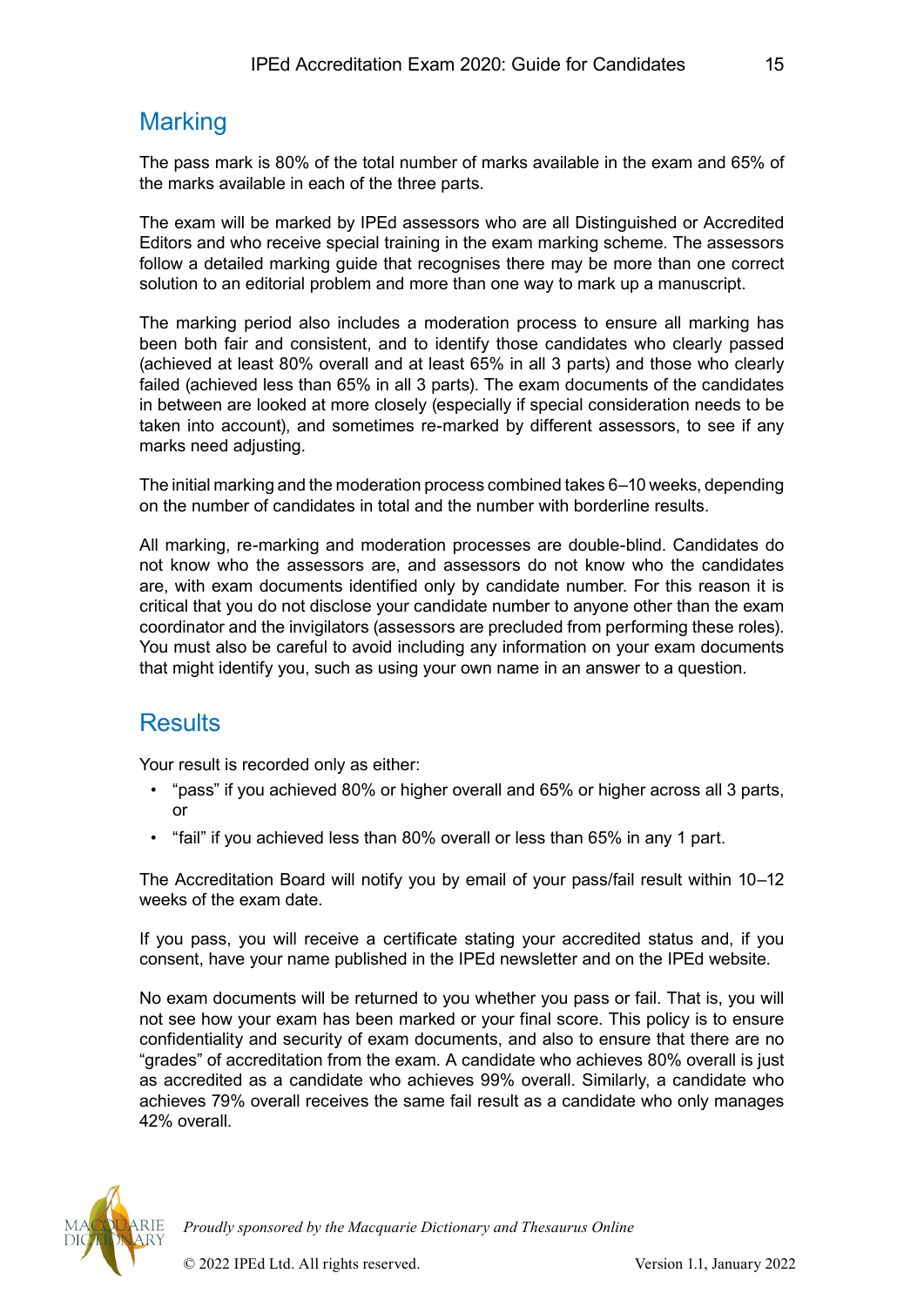<span id="page-17-0"></span>Most candidates who fail pass 2 out of the 3 parts, but gain insufficient marks to pass all 3 parts or to gain 80% overall. Failed candidates receive a report on their performance that indicates which parts they passed (if any), which part(s) they failed, any particular areas that let them down, and suggestions on how to improve on these areas of weakness. Candidates who only fail one part are strongly recommended to resit the next exam, providing they take steps to improve their skills and knowledge as suggested.

Failed candidates may resit the exam as many times as they like; however, the reduced fee for resitting only applies to one subsequent exam.

# Appeals

Candidates who fail may appeal their result as long as the appeal is lodged:

- within 21 days of receiving their result and exam report
- in writing (complaints and requests made by telephone will not be accepted)
- with detailed reasons for seeking review.

More information about how to lodge an appeal will be provided after the exam.

Exam papers will not be provided to failed candidates for the purpose of the appeal.

The Accreditation Board will appoint an appeals subcommittee to review the appeal, which may include independent re-marking of the candidate's exam documents. Candidates will be notified of the outcome within 3 weeks of the appeal being received.

Appeals must be accompanied by a fee of two-thirds of the standard exam fee to cover the cost of the appeal. This appeal fee will be refunded in full if the appeal is upheld.

The appeals subcommittee's decision is final.

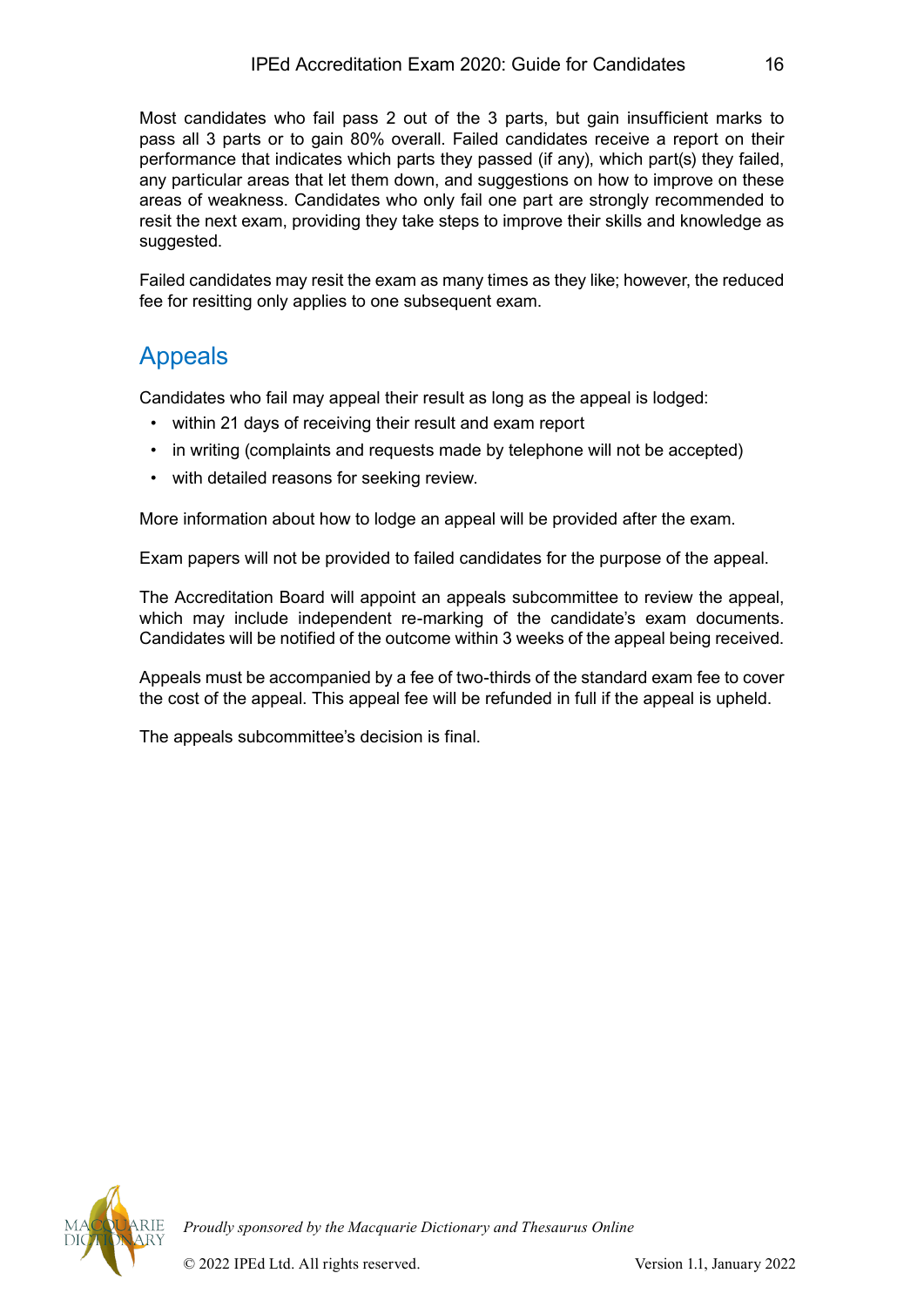# <span id="page-18-0"></span>Tips from AEs who have passed the exam

- Decide what resources you are going to take in and get used to using them effectively.
- Make sure your notes are in an allowed form (bound, not handwritten) and tag the most frequently used pages or sections of your resources.
- Make the most of the reading time:

Don't spend much reading time (if any) on the LANGUAGE part as you will have little choice in which questions to do and the part should be straightforward if you've done your preparation.

Choose your KNOWLEDGE part questions using, as far as possible, the summary list of questions – you should be able to tell if you can do a question simply by reading the summary; or at least you should be able to tell which ones you *can't* do. Don't waste time reading the questions you can't do – eliminate them straight away.

Don't forget that passing requires you to accrue enough marks, not to complete each question to perfection. Some KNOWLEDGE part questions might have options within them, so you should decide how many and which you can do. Avoid doing extra questions or options that don't count.

Use as much of the reading time as you can on the MANUSCRIPT part. During this time:

- try to get a good picture of the overall structure and content of the extract
- look for the big-ticket items, such as heading structure, image and table placement, or missing information
- don't focus on spelling errors or typos leave that until you are working through the document as they'll jump out at you at that stage.
- Plan your exam process and go in with a clear plan of attack. Allocate the time you will spend on each question, how you are going to use your reading time etc. Type this up as a plan with times rather than minute allocations (e.g. "2.00–2.30 pm: L part", rather than "L part: 30 mins") and bind it into your notes.
- If you cannot finish a question in the time you've allowed, leave it and go on to the next question. If you have time left at the end, come back and try to finish the bits you didn't get to.
- Do the sample exams. Do as many as you can.
- Consider doing a sample exam under exam conditions, i.e. only have with you what you can bring to the exam. Use this time to test your resources for the exam – will they work on the day?
- Swap and mark someone else's sample paper. You will discover they did things that got them marks that you didn't think to do. You will also notice where they lost easy marks. Get together and share all that knowledge with each other.